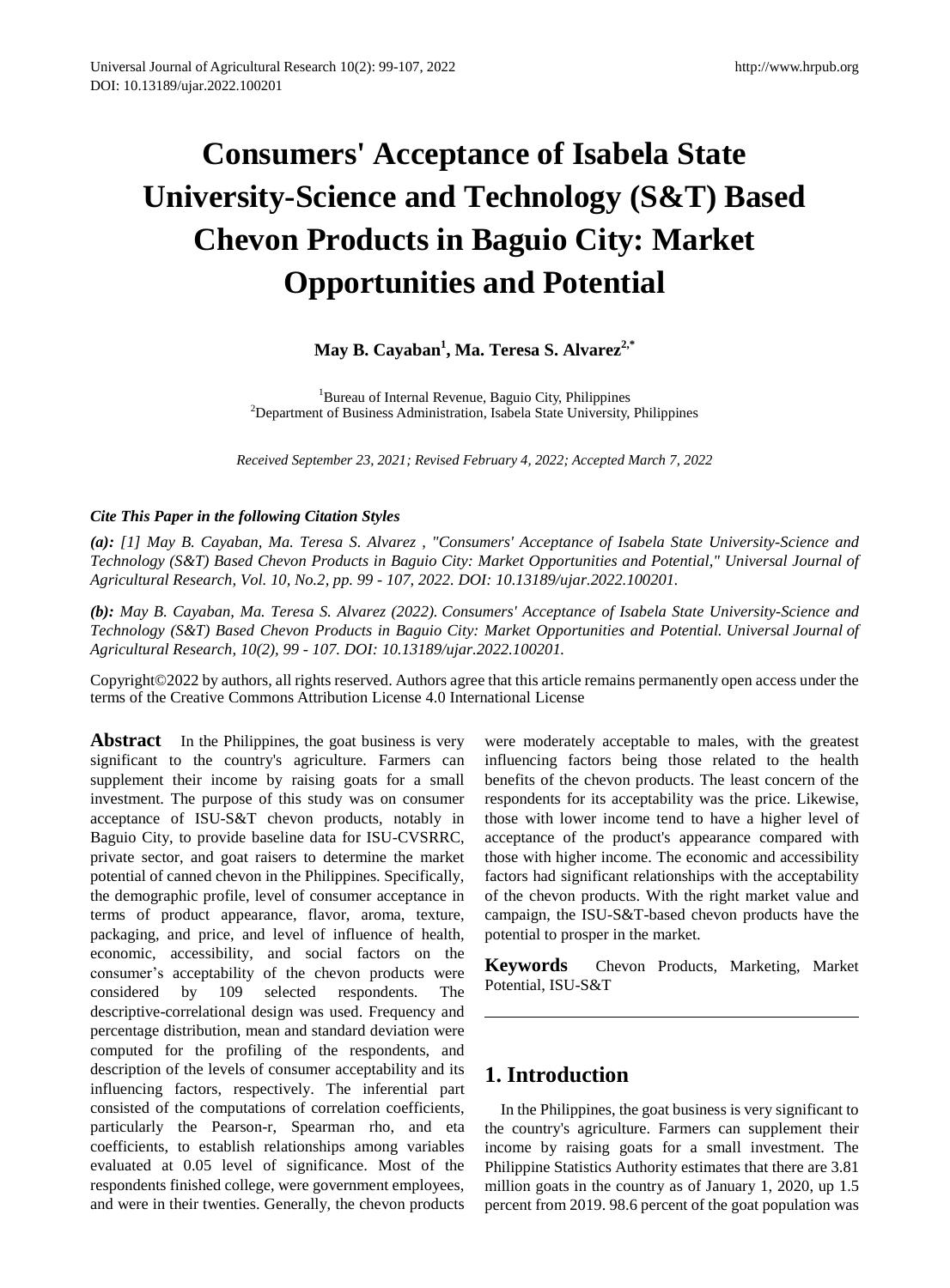raised on household farms, with the remaining 1.4 percent coming from commercial farms. During the quarter, production increased in eight regions. The Bicol Region experienced the highest growth rate, rising by 5.4 percent from 0.70 thousand metric tons of live weight in the first quarter of 2019 to 0.74 thousand metric tons of live weight in the second quarter. During the quarter, Central Luzon produced the most goats, at 2.62 thousand metric tons of live weight.

The Ilocos Region and Central Visayas Region came in second and third, with the production of 2.56 thousand metric live weight and 2.52 thousand metric tons live weight, respectively. Nonetheless, these three regions produced 40.3 percent of the country's total goat production. Commercial investors are increasing [1].

Because consumers' preferences are shifting to a healthier lifestyle, goat meat has a low supply rate, resulting in high demand. Goat meat has a lower saturated fat content than other livestock products (chicken, pork, and beef. Although it is low in cholesterol, it is high in protein [2]. Despite low goat production, demand for chevon is strong, according to the Department of Science and Technology-Philippine Council for Agriculture, Aquatic and Natural Resources Research and Development [3]. For years, Max's Fried Chicken and Fresh Options have tried to include chevon on their menus, but supply has been limited. Bangladesh had requested 200 head of goats twice a month from the Federation of Goat and Sheep Producers and Associations of the Philippines, Inc. (FGASPAPI), but the transaction fell through due to a lack of supplies [4].

Annual demand in Isabela is estimated to be 142 metric tons, with 20 metric tons going to just four supermarkets in Ilagan, Cauayan, Roxas, and Santiago City [5]; 102 metric tons going to kambingan restaurants in at least 16 municipalities, and 20 metric tons going to a processing company for chevon canning. This need, however, cannot be met because it would necessitate slaughtering an average of 135,525 kg of goats each month, or 16,262 head per year [4].

The Cordillera produced 167 metric tons of goats in the first quarter of 2020 (January-March), according to the Philippine Statistics Authority [3], 9 percent of the total goat population was raised on commercial farms, whereas almost 99.9% of the total goat population was raised on private farms [6]. In Baguio City, there are restaurants openly serving dog, horse, and goat meat, which raises questions about the Cordillera culinary culture. For animal lovers, this is a unique culinary culture, but for living in upland, it is all but natural, and when it comes to pork, no part of the animal goes to waste in a true Filipino manner.

The First National Small Ruminants Congress, held in May 2001 at Central Luzon State University in Munoz, Nueva Ecija, pushed the goat industry forward. With the help of the Congress, an interim body was formed to organize the country's small ruminant industry players, and local and national associations were formed as a result. The Livestock Development Council and other livestock agencies, such as the Bureau of Animal Industry and Central Luzon State University, helped fund the Federation of Goat and Sheep Producers Association of the Philippines Inc. (FGASPAPI).

Cagayan Valley Small Ruminants Research Center was founded in 2010 as one of Isabela State University's Research and Development Centers to facilitate industry-based Science and Technology development for the benefit of its stakeholders. Canning goat's meat or chevon has been accomplished by CVSRRC and is one of the very first chevon valley products. They make goat adobo, caldereta, and kilawin in cans. ISU-CVSRRC partnered with Agricomponent Co., a private firm, to become a Chevon Valley franchisee in charge of product manufacturing and distribution across the country.

Agricomponent Co. was Chevon Valley Products' first franchisee, followed by ISU-Multipurpose Cooperative (ISU-MPC). Chevon Valley products are now available in Echague, Isabela at ISU-MPC. Commercialization, on the other hand, is fraught with difficulties, notably in terms of the number of sources available for production, which limits the volume required to meet market demand for chevon.

The Bureau of Agricultural Research (BAR), funded the technology transfers of chevon product processing and commercialization of new chevon products under the National Technology Transfer Program in 2014 [7], seeing the potential to capture larger Filipino consumers, capture the exquisite tastes of local delicacies, especially those living in urban areas, and at the same time to help the country's goat raisers (NTCP). All chevon products have a favorable return on investment (ROI), with chevon meatballs having the greatest ROI at 62.32 percent among the processed chevon sold at meal boxes.

The Commission of Higher Education (CHED), the Department of Science and Technology-Philippine Council for Agriculture, Aquatic and Natural Resources Research and Development (DOST-PCAARRD), the DOST-Industrial Technology Development Institute (DOST-ITDI), and the Bureau of Animal Industry-Animal Products Development Center all contributed to the product development (BAI-APDC) [1].

Many factors influence food acceptance, including the individual, the food, and the environment in which the food is consumed. Acceptability is a subjective measure based on hedonics (pleasure), which is influenced by sensory properties of the food, previous exposure to it and subsequent expectations, contextual factors, an individual's culture, physiological status (i.e., hunger, thirst, and the presence or absence of illness), and a variety of other factors. Food acceptance is measured using psychometrics (scales) and/or behavioral models (food-choice models) [8].

This study evaluated consumer acceptance of chevon products in Baguio City and utilized it as a baseline for ISU-CVSRRC, private sector, and goat raisers in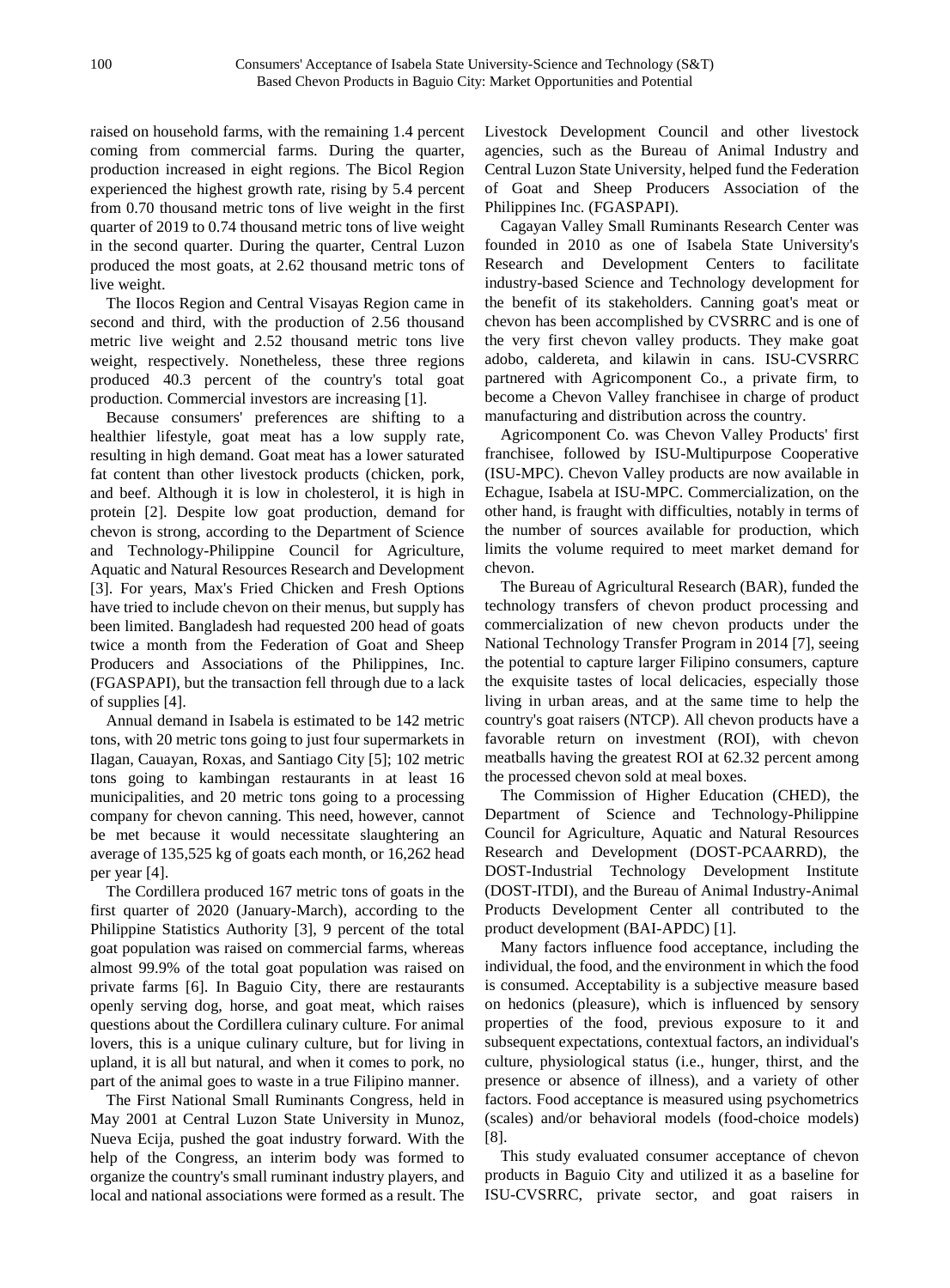determining the acceptability of ISU-S&T based Chevon Products in different locations such as Baguio City. This will also assist them in determining the market potential for canned chevon in their area.

Consumer acceptance of Isabela State University-Science and Technology (S&T) chevon products in Baguio City was evaluated in terms of product appearance, flavor, aroma, texture, packaging, and price. Determine factors influence consumer acceptance, such as health, economics, accessibility, and social factors.

## **2. Methodology**

The researchers used a descriptive-correlation design. The respondents of this research are the residents of Baguio City and goat meat-eaters. A total of 200 respondents was the initially targeted sample in Baguio City. The sample size is approximately within the range of the minimum recommended 100-200 sample size to maintain reliable estimates [9]; [10]; and [11], also recommended that in sensory evaluation testing, the tests require the use of untrained assessors, at least 50-100. Having no actual population of goat meat consumers in Baguio City, the researcher conducted random sampling in places like restaurants, sari-sari stores, and government offices, since the researcher was looking for the possible potential market and market opportunities for ISU-S&T based chevon products, resulting in 109 respondents' goat meat-eaters.

Inferential statistics were also implemented to establish significant relationships among variables. Specifically, Pearson-r correlation coefficients were computed for the relationship between the demographic variables: age, sex, and monthly income including the factors influencing the consumer's acceptability; and the level of consumer's acceptability. The test was used to determine the relationship between the demographic variables, educational attainment, and the level of consumer acceptability of chevon products. Lastly, the eta-coefficient was computed to identify the association between the occupation and the level of consumer acceptability.

# **3. Results and Discussion**

#### **Demographic Profile of the Respondents**

Table 1 presents the overall result based on the demographic profile of the respondents.

**Age**. The majority of the respondents are young consumers belonging to the age group ranging from 20 to 29 years old, with 45 or 41.28 percent. Almost a quarter of the sample is in their forties, with the remaining consumers falling into the prime age groups (30–39-year-olds).

**Sex**. The females outnumbered the males by one.

Females account for 55, or 50.46 percent, while males account for 54, or 49.54 percent.

**Income**. More than 30 percent of Filipino consumers earn more than PHP 2000 per month. Those earnings between PHP 15001 and PHP 20000 per month account for 32 (29.36 percent) of consumers. The remaining consumers earn Php 15000 and below, resulting in 20 or 18.35 percent.

**Occupation**. As shown in Table 1, the government employs nearly half of all consumers (48.62 percent). 33 respondents are employed in the private sector. Housewives (17, or 15.60%), self-employed (3, or 2.75%), and farmers (3, or 2.75%) account for the remaining less than 20%.

**Education**. It is clear in Table 1, that the respondents are educated with decent occupations earning them a good sum of money. While the others have finished high school (18.35 percent), have a master's degree (10.09 percent), and are doctorate holders (0.92 percent).

**Table 1.** Frequency distribution of the Demographic Profile of the Respondents in Baguio City.2021

|                           | <b>Demographic Variables</b> | <b>Frequency</b><br>$n=109$ | Percentage<br>$(\%)$ |  |  |
|---------------------------|------------------------------|-----------------------------|----------------------|--|--|
| Age (years)               | $20 - 29$                    | 45                          | 41.28                |  |  |
|                           | $30 - 39$                    | 29                          | 26.61                |  |  |
|                           | $40 - 49$                    | 21                          | 19.27                |  |  |
|                           | $50 - 59$                    | 11                          | 10.09                |  |  |
| <b>Sex</b>                | Male                         | 54                          | 49.54                |  |  |
|                           | Female                       | 55                          | 50.46                |  |  |
| Monthly<br>Income         | <b>Below Php</b><br>10000    | 22                          | 20.18                |  |  |
|                           | Php $10001 - P$ hp<br>15000  | 20                          | 18.35                |  |  |
|                           | Php $15001 - P$ hp<br>20000  | 32                          | 29.36                |  |  |
|                           | Php 20001 and<br>above       | 35                          | 32.11                |  |  |
| Occupation                | Farming                      | 3                           | 2.75                 |  |  |
|                           | Self-employed                | 3                           | 2.75                 |  |  |
|                           | Private sector<br>employee   | 33                          | 30.28                |  |  |
|                           | Housewife                    | 17                          | 15.60                |  |  |
|                           | Government<br>employee       | 53                          | 48.62                |  |  |
| Educational<br>Attainment | High school                  | 20                          | 18.35                |  |  |
|                           | College                      | 77                          | 70.64                |  |  |
|                           | Material                     | 11                          | 10.09                |  |  |
|                           | Doctorate                    | 1                           | 0.92                 |  |  |

## **Level of Consumer's Acceptance for the ISU-S&T Based Chevon Products**

Table 2 shows that the overall level of consumer acceptance of the ISU-S&T chevon products is acceptable at a mean equivalent rating of 3.21 with a standard deviation of 0.35. Consumers also observed that the packaging provides appropriate protection for the product and ease of delivery/handling. The effect of taste on food acceptability is strongly correlated with the personal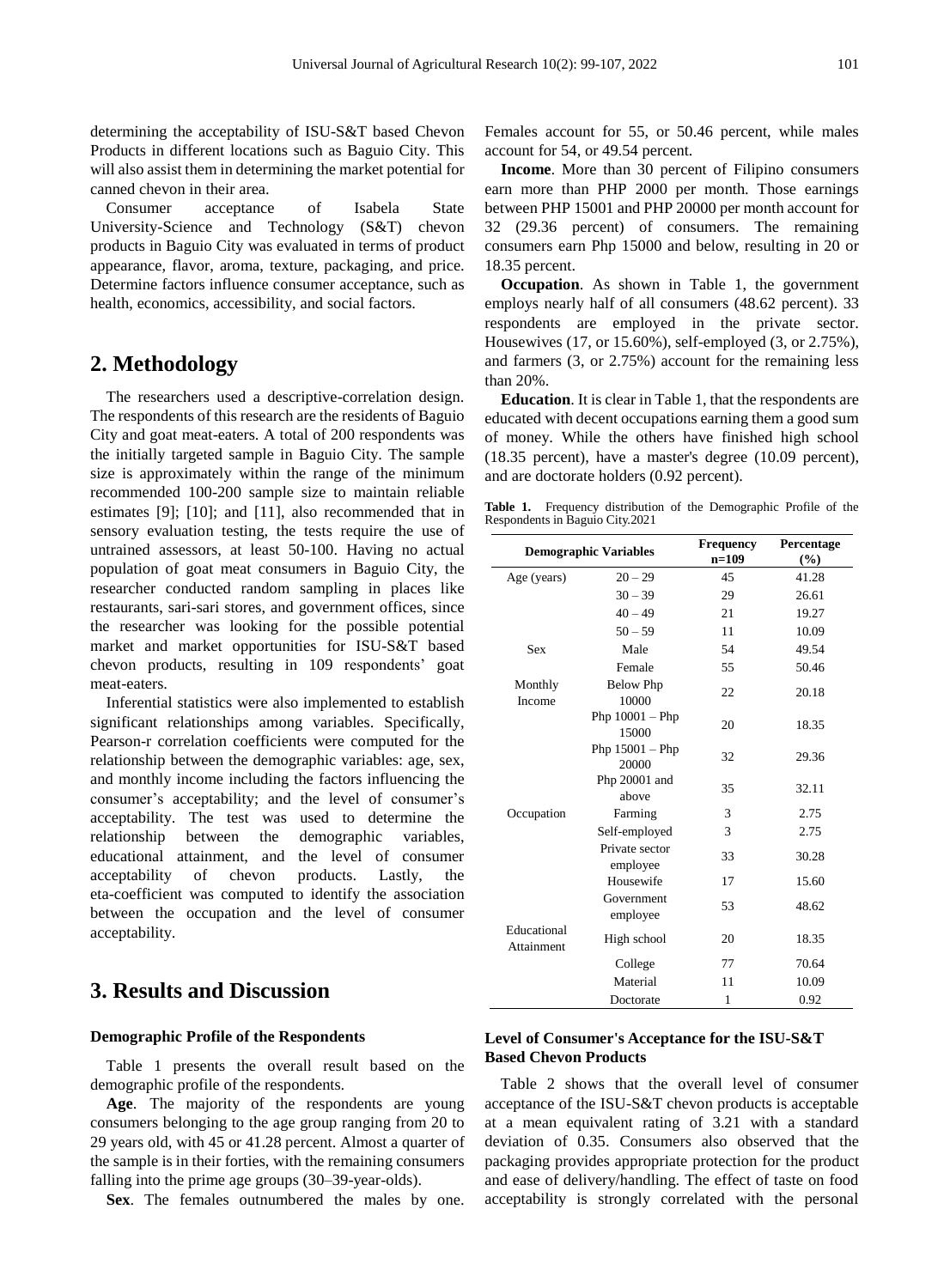preferences that people have [12].

Food aroma forms a crucial sensory signal and a fundamental component of flavor perception, and thus it shapes the way people experience taste and texture. The texture is an important attribute of foods affecting acceptance, and in some foods, it may be more important than flavor.

#### **Factors that Influence the Consumer's Acceptance**

Goats have a significant role in human food security at the household level. The contribution of goats can be magnified by highlighting and creating awareness of chevon. According to a study [13], positive beliefs about low-fat food products in terms of health increase product acceptability.

In Table 3, only the health variable has been rated as extremely influential, while the other four primary elements have been rated highly influential. Other aspects of health variables having a high influence include low-calorie content (M=3.34, SD=0.58) and high protein content.

Reference groups are considered to have a social influence on consumer purchasing [14]. Among these, the reference groups had the greatest influence  $(M = 2.68, SD)$  $= 0.76$ ). The availability of the products in shops and supermarkets is important. People choose products that communicate their role and status in society. Social factors are also an influencing factor for consumer acceptance of a product [15]. Consumer behavior patterns, likes, and dislikes, are influenced by the people around them to a great extent.

**Table 2.** Level of Consumer's Acceptance for the ISU-S&T-based Chevon Products Baguio City.

| <b>ATTRIBUTES</b>                                                                                                                    | M    | <b>SD</b> | <b>Qualitative Description</b> |
|--------------------------------------------------------------------------------------------------------------------------------------|------|-----------|--------------------------------|
| <b>Product Appearance</b><br>А.                                                                                                      |      |           |                                |
| 1. The aesthetic appeal of the product when initially observed<br>(color, shape, form, and overall appeal to the potential consumer) | 3.39 | 0.49      | Very acceptable                |
| <b>Flavor</b><br><b>B.</b>                                                                                                           |      |           |                                |
| 1. Overall taste of the product                                                                                                      | 3.34 | 0.49      | Very acceptable                |
| mouthfeel                                                                                                                            | 3.28 | 0.49      | Very acceptable                |
| Mean                                                                                                                                 | 3.31 | 0.47      | Very acceptable                |
| C.<br>Aroma                                                                                                                          |      |           |                                |
| 1. Objectionable odors/aftertastes                                                                                                   | 3.20 | 0.45      | Acceptable                     |
| 2. Pleasant/savory smell                                                                                                             | 3.16 | 0.47      | Acceptable                     |
| Mean                                                                                                                                 | 3.18 | 0.43      | Acceptable                     |
| <b>Texture</b><br>D.                                                                                                                 |      |           |                                |
| 1. Pleasant texture                                                                                                                  | 3.20 | 0.52      | Acceptable                     |
| Е.<br>Packaging                                                                                                                      |      |           |                                |
| 1. Appealing, informative packaging                                                                                                  | 3.41 | 0.49      | Very acceptable                |
| 2. Provides appropriate protection of the product, the use of<br>delivery/handling                                                   | 3.46 | 0.50      | Very acceptable                |
| Consumer-friendly, i.e., easy to open and easy to store                                                                              | 3.53 | 0.50      | Very acceptable                |
| 4. Product shelf-life, stability (physical, chemical, microbial)                                                                     | 3.39 | 0.53      | Very acceptable                |
| 5. Vitamin / nutrient label and allergy warnings, included serving                                                                   | 3.33 | 0.58      | Very acceptable                |
| Mean                                                                                                                                 | 3.43 | 0.45      | Very acceptable                |
| <b>Price</b><br>$\mathbf{F}$ .                                                                                                       |      |           |                                |
| 1. Price of the product                                                                                                              | 2.77 | 0.65      | Acceptable                     |
| <b>Overall Mean</b>                                                                                                                  | 3.21 | 0.35      | Acceptable                     |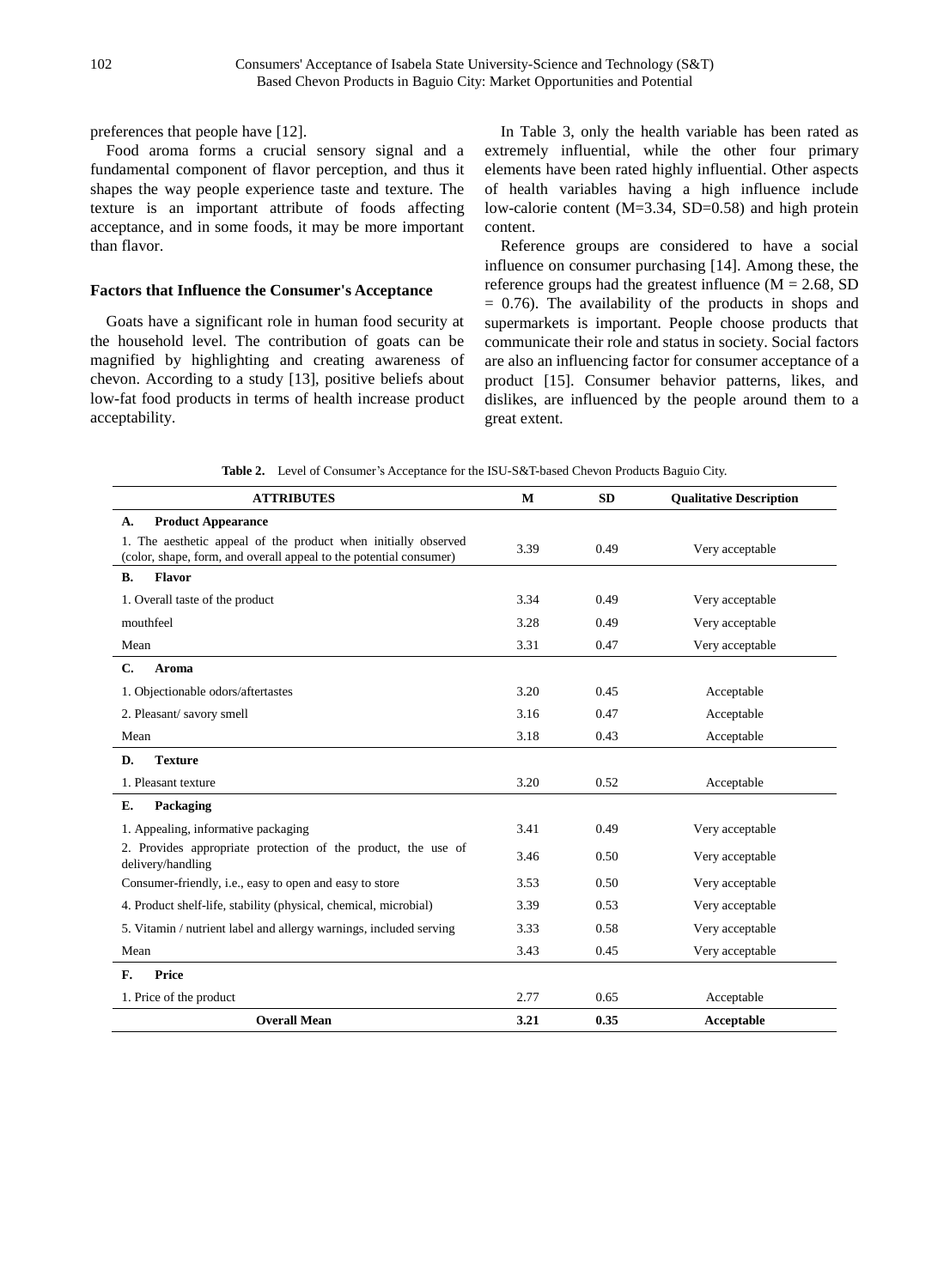| <b>Table 3.</b> Factors that Influence the Consumers' Acceptance of the ISU-S&T Chevon Products in Baguio City |  |
|----------------------------------------------------------------------------------------------------------------|--|
|                                                                                                                |  |

|           | <b>FACTORS</b>                                                  | $\mathbf M$ | SD   | <b>Qualitative Description</b> |
|-----------|-----------------------------------------------------------------|-------------|------|--------------------------------|
| A.        | <b>Health Factors</b>                                           |             |      |                                |
| 1.        | Contain no additives                                            | 3.38        | 0.54 | Very High influence            |
| 2.        | Are low in calories                                             | 3.34        | 0.58 | Very High influence            |
| 3.        | Taste good                                                      | 3.46        | 0.50 | Very High influence            |
| 4.        | Contain natural/organic ingredients                             | 3.41        | 0.53 | Very High influence            |
| 5.        | Are low in fat                                                  | 3.38        | 0.54 | Very High influence            |
| 6.        | Are high in fiber and roughage                                  | 3.34        | 0.60 | Very High influence            |
| 7.        | Are highly nutritious                                           | 3.39        | 0.54 | Very High influence            |
| 8.        | Help me control my weight                                       | 3.23        | 0.57 | High influence                 |
| 9.        | Contain a lot of vitamins and minerals                          | 3.37        | 0.56 | Very High influence            |
| 10.       | Contain no artificial ingredients                               | 3.39        | 0.53 | Very High influence            |
| 11.       | Are high in protein content                                     | 3.31        | 0.63 | Very High influence            |
| 12.       | Keeping a healthy body                                          | 3.43        | 0.53 | Very High influence            |
| 13.       | Good for skin, hair, nails, etc.                                | 3.24        | 0.67 | High influence                 |
| Mean      |                                                                 | 3.36        | 0.47 | Very High influence            |
| <b>B.</b> | <b>Economic Factors</b>                                         |             |      |                                |
|           | 1. Are not expensive                                            | 3.24        | 0.59 | High influence                 |
|           | 2. Are good value for money                                     | 3.24        | 0.58 | High influence                 |
| Mean      |                                                                 | 3.24        | 0.57 | High influence                 |
| C.        | <b>Accessibility Factors</b>                                    |             |      |                                |
|           | 1. Can be bought in shops close to a place of residence or work | 3.09        | 0.67 | High influence                 |
|           | 2. Are easily available in shops and supermarket                | 3.14        | 0.63 | High influence                 |
| Mean      |                                                                 | 3.11        | 0.63 | High influence                 |
| D.        | <b>Social Factors</b>                                           |             |      |                                |
|           | 1. Reference Groups                                             | 2.68        | 0.76 | High influence                 |
|           | 2. Family Pressure                                              | 2.36        | 0.69 | High influence                 |
|           | 3. Status                                                       |             | 0.65 | High influence                 |
|           | 4. Role In The Community                                        | 2.44        | 0.71 | High influence                 |
| Mean      |                                                                 | 2.47        | 0.62 | High influence                 |
|           | <b>Overall Mean</b>                                             | 3.04        | 0.42 | <b>High influence</b>          |

**Table 4.** Relationship between the Consumer's Acceptability and Demographic profile

| <b>Demographic Variables</b>            |     | <b>Components of Consumer Acceptability</b> |          |          |                |           |          |                |
|-----------------------------------------|-----|---------------------------------------------|----------|----------|----------------|-----------|----------|----------------|
|                                         |     | <b>Product</b><br>Appearance                | Flavor   | Aroma    | <b>Texture</b> | Packaging | Price    | <b>Overall</b> |
|                                         | CC  | 0.070                                       | 0.033    | 0.006    | 0.028          | $-0.115$  | 0.167    | 0.060          |
| Age                                     | Sig | 0.470                                       | 0.731    | 0.952    | 0.770          | 0.236     | 0.083    | 0.532          |
|                                         | CC  | $-0.196$ <sup>*</sup>                       | 0.043    | 0.113    | 0.067          | 0.049     | 0.103    | 0.046          |
| <b>Sex</b>                              | Sig | 0.041                                       | 0.654    | 0.241    | 0.489          | 0.615     | 0.287    | 0.638          |
|                                         | CC  | $-0.217$ <sup>*</sup>                       | $-0.010$ | $-0.140$ | $-0.066$       | $-0.145$  | 0.043    | $-0.117$       |
| Monthly Income                          | Sig | 0.023                                       | 0.914    | 0.148    | 0.498          | 0.133     | 0.659    | 0.228          |
|                                         | CC  | 0.351                                       | 0.221    | 0.224    | 0.104          | 0.223     | 0.319    | 0.580          |
|                                         | Sig | 0.391                                       | 0.232    | 0.218    | 0.166          | 0.235     | 0.337    | 0.289          |
| Occupation<br>Educational<br>Attainment | CC  | 0.001                                       | 0.033    | $-0.022$ | $-0.039$       | 0.098     | $-0.016$ | 0.018          |
|                                         | Sig | 0.991                                       | 0.736    | 0.821    | 0.688          | 0.309     | 0.870    | 0.855          |

\*Significant at 0.05 level of significance.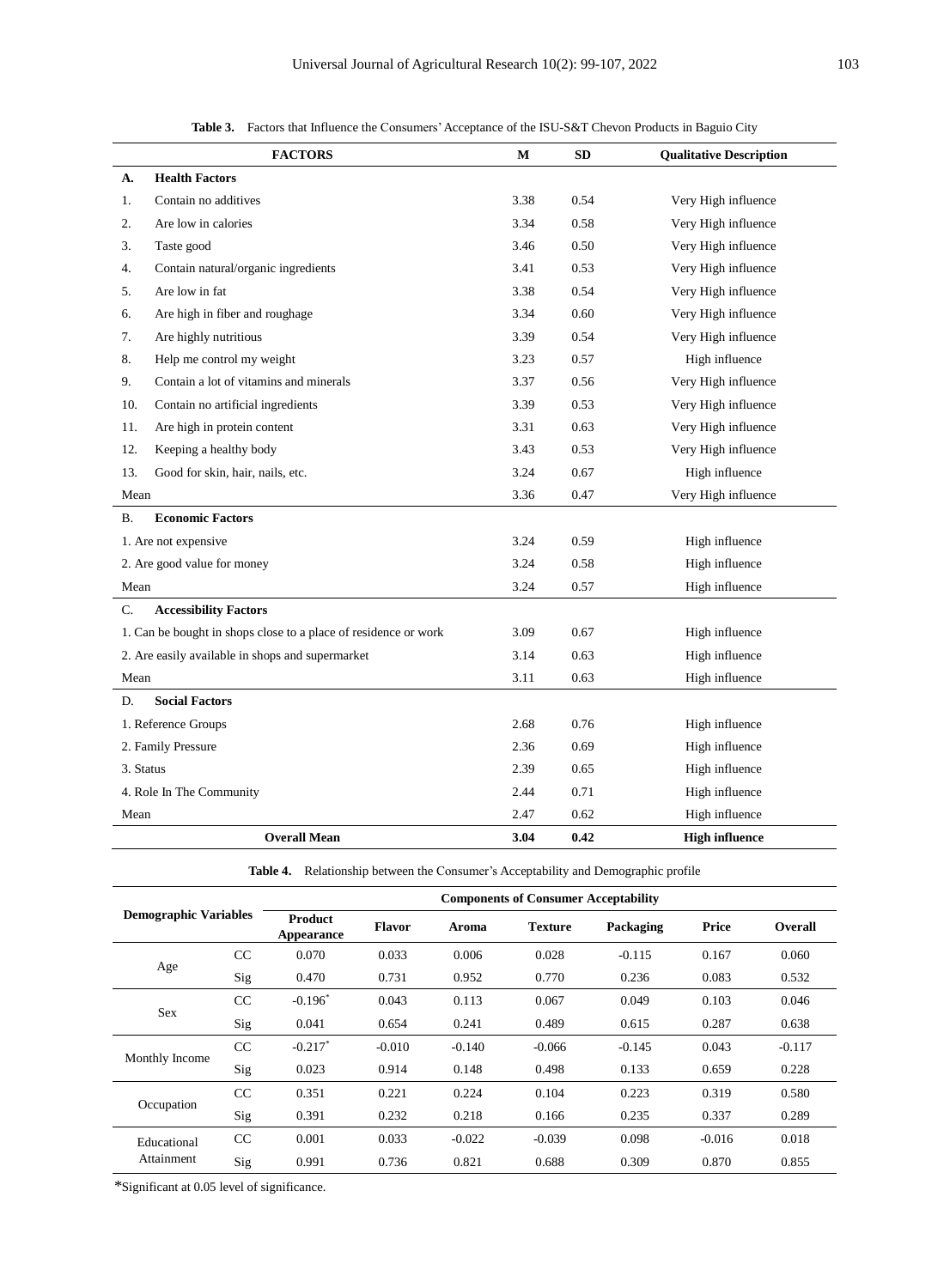## **Relationship between the Consumer's Acceptability and Demographic Profile**

Based on the result of the study, as shown in Table 4, there are no statistically significant links between demographic characteristics and consumer approval of ISU-S&T-based chevon products based on the result presented in Table 4. As stated in the study [16], consumer behavior also varies across genders. As shown in Table 4, this indicates that males consider the product's aesthetic appeal, such as its observed color, shape, form, and general attractiveness. This indicates that males consider the product's aesthetic appeal, such as its observed color, shape, form, and general attractiveness.

Chevon products were found to be affordable as shown in Table 4, compared to other meat products. Age, occupation, and educational attainment had no significant relationship with the consumers' acceptability of the chevon products. The income of the respondent had a negative significant relationship with the product's appearance.

Young consumers tend to make simpler product purchasing decisions than older people, whose purchasing decisions are more complex because they are more cautious in choosing a product. Young consumers are most likely to accept new and innovative ideas. Age is one of the most important demographic characteristics of a customer. Demographic variables such as age, gender, race, income, education, and professional status/occupation can affect consumer purchase intention [17], [18], [16], and [19].

## **Relationship between the Consumer's Acceptability and Influencing Factors**

Table 5 shows that there are no statistically significant

links between demographic characteristics and consumer approval of ISU-S&T-based chevon products. Male consumers  $(M = 3.48)$  are more likely than female consumers  $(M = 3.29)$  to buy a product based on its appearance. This indicates that males consider the product's aesthetic appeal, such as its observed color, shape, form, and general attractiveness. As opined by [16], Consumer behavior also varies across genders.

As shown in Table 5, the acceptability of the chevon products was related to the health, economic, and accessibility factors of the product. The health factor had the greatest influence on the consumer's acceptability, according to our study. This result implies that the health and economic factors of the Chevon products positively influence the consumers' acceptability.

Specifically, the health factors had a significant positive relationship with the product appearance, flavor, aroma, texture, packaging, and price of the chevon products. Health and accessibility factors had significant effects on all the components of consumer acceptance except for the price of the commodity. For the economic factors, product appearance, flavor, aroma, and packaging had significant relationships with them. The social factors, only the aroma, had a significant relationship.

The consumption of goat meat within the study area appears to be influenced by culture, traditions, and the socio-economic status of the community. Consumption is constrained by individual cultural taboos, but there were no religious taboos that hindered the consumption of goat meat. According to the study [20], it revealed that goat's meat had wider acceptability and plays a significant role in the provision of essential and nutritious food consumed by people in the study area.

| <b>Influencing Factors</b> |     | <b>Components of Consumer Acceptability</b> |               |            |                      |            |           |            |  |
|----------------------------|-----|---------------------------------------------|---------------|------------|----------------------|------------|-----------|------------|--|
|                            |     | Product<br>Appearance                       | <b>Flavor</b> | Aroma      | <b>Texture</b>       | Packaging  | Price     | Overall    |  |
|                            | CC  | $0.280**$                                   | $0.383**$     | $0.347**$  | $0.324***$           | $0.331***$ | $0.280**$ | $0.461**$  |  |
| Health                     | Sig | 0.003                                       | < 0.001       | < 0.001    | 0.001                | < 0.001    | 0.003     | < 0.001    |  |
|                            | CC  | $0.233*$                                    | $0.219*$      | $0.192*$   | 0.148                | $0.226*$   | 0.188     | $0.287***$ |  |
| Economic                   | Sig | 0.015                                       | 0.022         | 0.045      | 0.124                | 0.018      | 0.051     | 0.002      |  |
|                            | CC  | $0.261$ **                                  | $0.289**$     | $0.255***$ | $0.224$ <sup>*</sup> | $0.196*$   | 0.133     | $0.318***$ |  |
| Accessibility              | Sig | 0.006                                       | 0.002         | 0.007      | 0.019                | 0.041      | 0.167     | 0.001      |  |
|                            | CC  | $-0.017$                                    | 0.097         | $0.200*$   | 0.129                | 0.143      | $-0.049$  | 0.107      |  |
| Social                     | Sig | 0.861                                       | 0.315         | 0.037      | 0.182                | 0.138      | 0.615     | 0.269      |  |
|                            | CC  | $0.250**$                                   | $0.328***$    | $0.334***$ | $0.274***$           | $0.298***$ | 0.175     | $0.387**$  |  |
| Overall                    | Sig | 0.009                                       | 0.001         | < 0.001    | 0.004                | 0.002      | 0.069     | < 0.001    |  |

**Table 5.** Relationship between the Consumers' Acceptability and Influencing Factors

\*Significant at 0.05 level of significance.

\*\*Significant at 0.01 level of significance.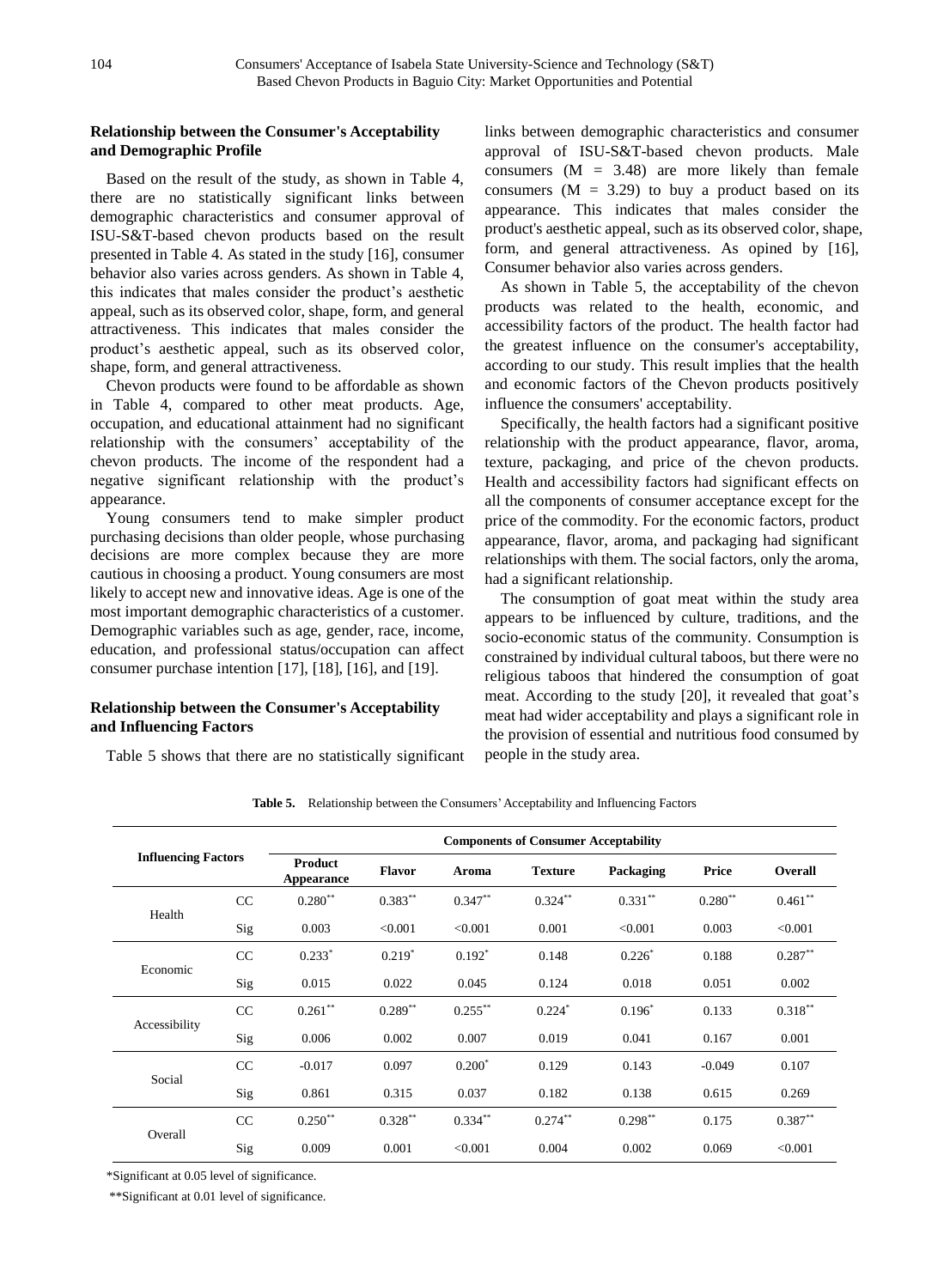Table 5 also shows that Chevon's healthy feature fulfills the expectations of consumers' demand for healthy foods. In this study, it was found that price has a relatively weak relationship with the influencing factors of consumer acceptability. Owing to the health benefits and relatively lower price and accessibility of goat products, the demand for goat meat will increase in coming months and years with the commercialization of canned goat meat like sinampalukang kambing and kaderetang kambing, which recently got the halal certification, allowing Muslim consumers to make canned goat meat as a part of their diet (Agribusinessweek, 2009). The consumption of goat meat globally has increased largely because of its distinct nutritional attributes compared to other red meats. Owing to the health benefits relatively lower prices and accessibility of goat products, the demand for goat meat will increase in the coming months and years.

Also, it is observed that income is a very important factor that affects the buying decisions and consumer behavior of people. A person in the middle class makes his buying decisions based on utility, but someone from the upper class would want style, design, and special features. Luxury items are mostly marketed through luxury magazines. Like in the study [21], because of chevon's healthy features, it will grow in popularity and increase consumers' demand. The level of income determines what kind of products someone regularly purchases. Customer service and after-sales support also become important factors when it comes to big-ticket purchases [22].

According to the study [14], a company must establish a strong relationship with its customers by establishing a distribution channel to make the products available to its customers and to forge a stronger relationship with existing customers. Marketers must select the right channel and distribute the product to the right place. Consumers tend to buy more if products are found in their normal supermarkets [23]. Managers should develop distribution channels to increase product penetration. Accessibility Factors, according to the previous study [24], the success of a marketing organization's product in the marketplace depends on how well it is made available to its final consumers.

## **4. Summary**

This study focused on the consumer's acceptance of the ISU-S&T chevon products, particularly in Baguio City, to serve as baseline information for ISU-CVSRRC, private sectors, and goat raisers to know the potential of canned chevon in the local market.

Specifically, the demographic profile of the respondents, the level of consumer acceptance in terms of product appearance, flavor, aroma, texture, packaging, and price, and the level of influence of health, economic, accessibility, and social factors on the consumer's acceptability of the chevon products were considered.

A survey questionnaire with three parts was distributed to randomly select 109 consumers of Chevon products in Baguio City, where 200 consumers were initially targeted. The first part of the questionnaire identified the demographic profile of the respondents, while the latter two parts focused on the consumer's acceptability. For this part of the questionnaire, the researchers conducted a product taste test for the consumers to answer the second part of the questionnaire. The last part of the questionnaire contains factors that may have influenced its acceptability, respectively. In this study, the descriptive-inferential design was used. For the descriptive approach, the frequency and percentage distribution were computed for the profiling of the respondents while the mean and standard deviation were used to describe the levels of consumer acceptability and its influencing factors. On the other hand, the inferential part consisted of the computations of correlation coefficients, particularly the Pearson-r, Spearman rho, and eta coefficients, to establish relationships among variables evaluated at a 0.05 level of significance.

Based on the results, the following summary of findings was found:

- **Demographic Profile of the Respondents.** As described in Table 1, most of the respondents are young, belonging to the age group of 20 to 29 years. Females have more population than male respondents. Most respondents earn more than PHP 2000, corresponding to the largest number of respondents grouped by monthly income. The respondents are educated with decent occupations earning them a good sum of money. Almost three-fourths of the 109 consumers have earned a college degree. In terms of occupation, most respondents are government employees.
- **Consumer Acceptance for ISU-S&T Based Chevon Products.** The overall level of consumer acceptance of the respondents regarding the ISU-S&T chevon products is acceptable. Among the attributes of the chevon, packaging and design are consumer-friendly, and appearances such as color, shape, form, flavor, texture, aroma, and price are very acceptable.
- **Factors that Influence the Consumer's Acceptance.** Among the four major factors, the health factor had the most influence on the consumer's acceptance of the ISU-S&T chevon products. Only the health factors have been described as very highly influential, while the remaining three major factors are described as highly influential.
- **Relationship between the consumer's acceptability and demographic profile.** There are no significant relationships between the demographic variables and the overall level of consumer acceptance of the ISU-S&T-based chevon products. There exists a significant negative correlation between the product appearance, sex, and monthly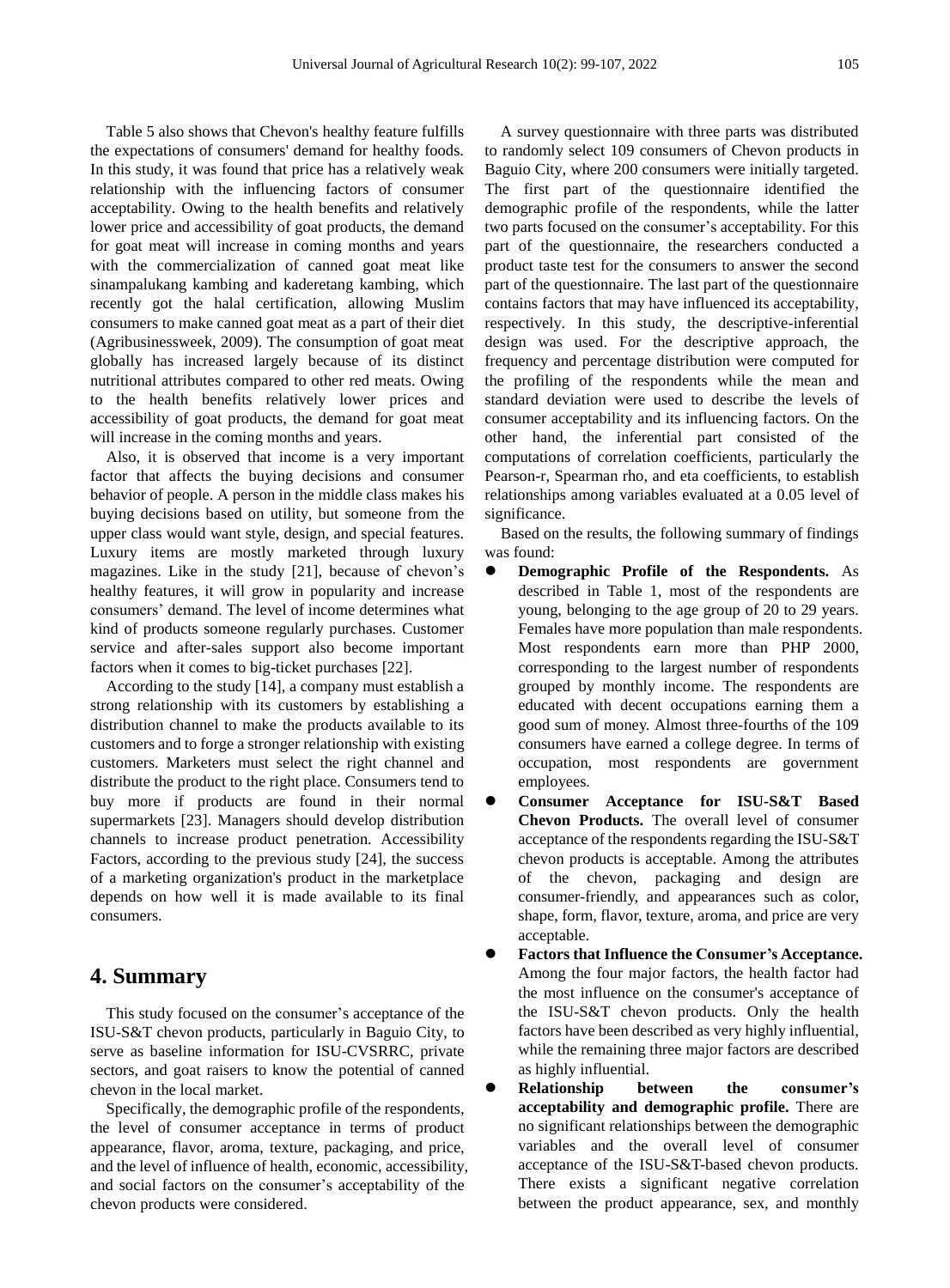income of the respondents. This implies that male consumers tend to accept the product more based on its appearance as compared to their female counterparts. The other demographic variables such as age, occupation, and educational attainment had no significant relationship with any of the components of the consumers' acceptability of the chevon products.

 **Relationship between the Consumer's Acceptability and Influencing Factors.** The acceptability of chevon products had significant relationships with the health, economic, and accessibility factors of chevon products. This implies that this factor of the chevon products positively influences the consumers' acceptability, regardless of their price, and health has the greatest influence among these factors.

### **Problems Encountered**

ISU S&T-based Chevon Valley products are acceptable. However, there are few comments or feedback on the products. Every serving contained too much bone, though it was expected since it's from goat meat. It is suggested then that bone be removed from the can if possible. The second feedback was that the kilawin flavor is the same as the adobo flavor. Some respondents suggest that the manufacturers or sellers should make the product more affordable.

# **5. Recommendations**

- 1. It was found that the chevon products are generally accepted based on the given components. However, based on the initial interview, the price is not competitive for some. It is then recommended for the food industry to devise a way to lower the price and make it more affordable to compare with the fresh meat offered in the market. A survey of the most acceptable price range can also be conducted.
- 2. For goat raisers, investing in chevon products may be profitable as the price may not be generally a factor for consumer acceptability, as found in the study.
- 3. Manufacturers or sellers must create campaigns for information dissemination regarding the health benefits of chevon products.
- 4. Market Expansion in Baguio City: Availability of chevon products in Baguio City must be implemented by manufacturers/sellers.

# **Acknowledgements**

The author would like to express heartfelt thanks to the Isabela State University-Graduate School for allowing this paper to be presented and accepted as research output.

# **REFERENCES**

- [1] Visaya, V., Jr. Chevon production to spur jobs in Cagayan Valley. Philippine News Agency. 2020. https://www.pna.gov.ph/articles/1105761
- [2] Livestock Research Division, DOST-PCAARRD S&T Media Service. 24 February 2016 Philippine pork to the world - dost-pcaarrdhttp://www.pcaarrd.dost.gov.ph › portal › index.php
- [3] PSA Annual Report Philippine Statistics Authority. 2017 https://psa.gov.ph/sites/default/files/2017%20annual%20re port%20final%20%283%29.pdf
- [4] Alo, A. P. Goats: Sure Bet in Building Rural Assets. DOST-PCAARRD S&T Media Service. 2017. http://www.pcaarrd.dost.gov.ph/home/portal/index.php/qui ck-information-dispatch/2908-goats-sure-bet-in-building-r ural-assets.
- [5] BAR supports the commercialization of canned chevon. 2019, October 30. https://businessdiary.com.ph/15349/barsupports-commercialization-of-canned-chevon/
- [6] Mapa, D. S., Ph.D. Goat Situation Report, January-March 2020. Philippine Statistics Authority. 2020. https://psa.gov.ph/content/goat-situation-report-january-ma rch-2020-0.
- [7] BAR supports the commercialization of canned chevon. 2019, October 30. https://businessdiary.com.ph/15349/barsupports-commercialization-of-canned-chevon/
- [8] Murray, J. SENSORY EVALUATION | Food Acceptability and Sensory Evaluation. In 1350496540 989006284 I. Baxter (Ed.), *Encyclopedia of Food Science and Nutrition* (2nd ed., p. 5130). Australia: Elsevier Science. 2003. DOI: https://doi.org/10.1016/B0-12-227055-X/0137 2-9.
- [9] Green, P. E., & Srinivasan, V. Conjoint Analysis in Marketing: New Developments with Implications for Research and Practice. Journal of Marketing, 54(4), 3–19. 1990. https://doi.org/10.2307/1251756.
- [10] Quester, P. G., & Smart, J. The influence of consumption situation and product involvement over consumers' use of product attributes. Journal of Consumer Marketing, 15(3), 220–238. 1998. https://doi.org/10.1108/073637698102191 07.
- [11] Sharif, Mian & Butt, Masood & Sharif, Hafiz & Nasir, Muhammad. Sensory Evaluation and Consumer Acceptability. 2017.
- [12] Cho, A., Kato, M., Whitwam, T., Kim, J.H., Montell, D.J. An Atypical Tropomyosin in Drosophila with Intermediate filament-like Properties. Cell Rep. 16(4): 928--938. 2016. DOI: 10.1016/j.celrep.2016.06.054.
- [13] Hartmann, H., Moura, C.F., Anderegg, W.R., Ruehr, N.K., Salmon, Y., Allen, C.D., Arndt, S.K., Breshears, D.D., Davi, H., Galbraith, D., Ruthrof, K.X., Wunder, J., Adams, H.D., Bloemen, J., Cailleret, M., Cobb, R., Gessler, A., Grams, T.E., Jansen, S., Kautz, M., Lloret, F., and O'Brien, M. Research frontiers for improving our understanding of drought - induced tree and forest mortality. New Phytologist 218(1): 15-28. 2018. DOI: 10.1111/nph.15048.
- [14] S. Anisha. and A. Kalaivani. Factors Influencing Buyers